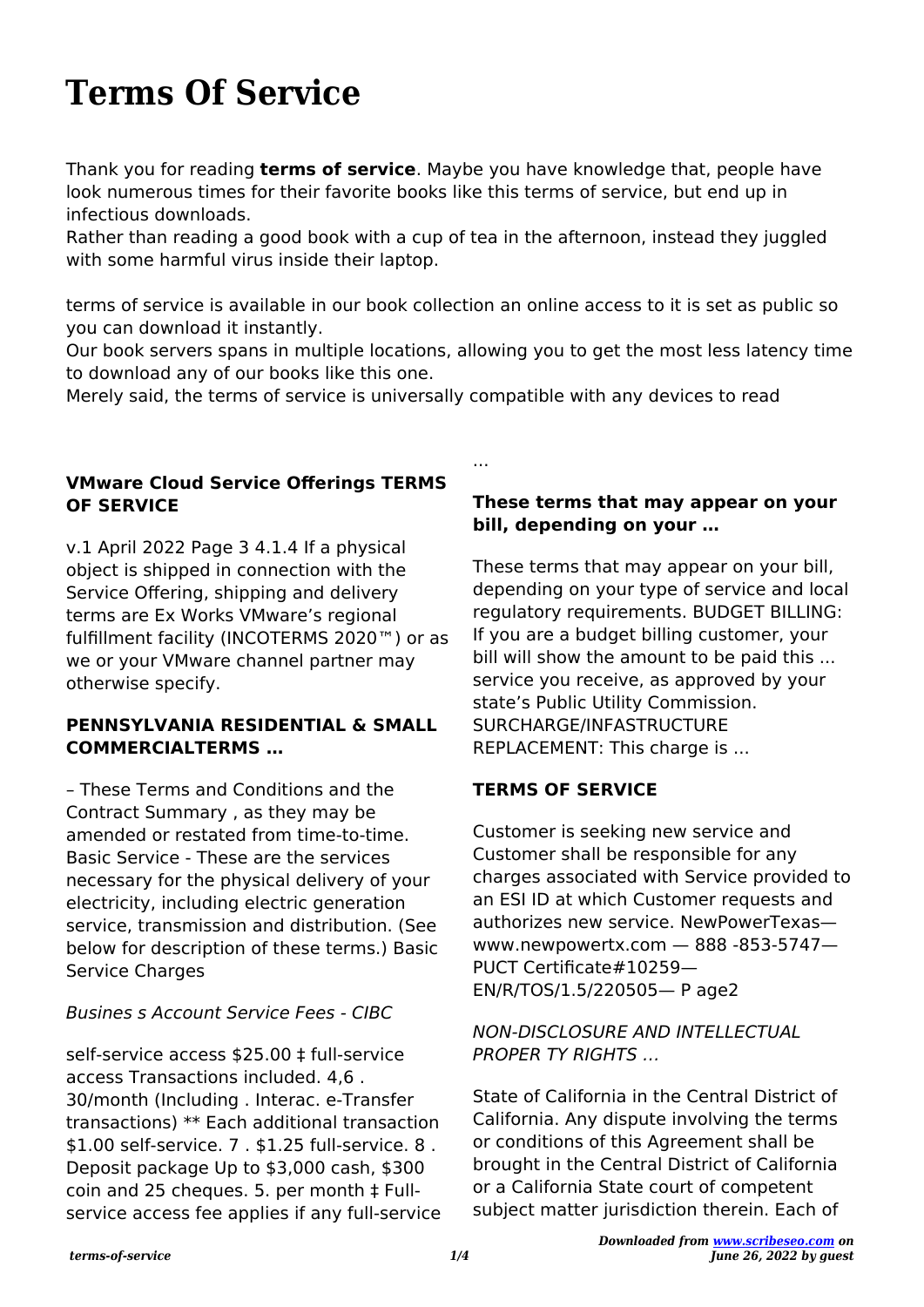the parties hereby submits to the personal jurisdiction of said court.

# CONSENT FORM AND TERMS OF USE FOR RESIDENTS FOR …

3. Language of service CVAC shall provide the service and maintain all channels of communication in English and French and in the predominant local languages. 4. Agreement As a user of CVAC services I understand and agree that: I have read this document completely. My use of the services of CVAC is to assist me with

# **Teladoc Terms of Service - Livongo**

Throughout the Agreement, "Teladoc Services" refers to the specific Teladoc Service that You have enrolled in or have sche duled a consultation through and not any of the other Teladoc Services that are described in this Agreement.

# **Volume Licensing Product Terms Explained**

The License Terms for products generally include Universal License Terms, License Model terms, and product-specific terms. When you use the Product Terms to find the license terms for a specific product, starting with the product entry, you can see in one place the relevant License Model, the subset of common licensing terms applicable to that

# **Instructions and Conditions - Metroparks**

shelter on the day of the event. Please note this does not apply to Delhi & Dexter-Huron Metropark as there is no service drive. Lake St. Clair Metropark • All alcohol served or provided within Thomas Welsh Activity Center must be purchased, served, and regulated by a MLCC licensed catering service. NO EXCEPTIONS.

# **2022 UPS Tariff/Terms & Conditions of Service**

the Terms or the Service Guide, or those

applicable additional rates set out in any customized contracts. – "Business day" means Monday through Friday except the following holidays: New Year's Day, Memorial Day, Independence Day, Labor Day, Thanksgiving Day, Christmas Day

# TERMS OF SERVICE

TERMS OF SERVICE. Pulse Power www.pulsepowertexas.com — 833-785-7797 — PUCT Certificate #10259 — EN/R/TOS/1.5/220505 — Page 2 . 2. SERVICES AND PRICE. a. SERVICE TYPES: The Agreement Summary specifies the Price per kilowatt hour (kWh) for electricity and any Value- Added Services which together constitute the Price for the Services.

# **SOFTWARE AS A SERVICE AGREEMENT (V.1013) - SailPoint**

the Service that is known or suspected by Customer or any Identity Cube user, and (iii) not provide false identity information to gain access to or use the Service. 4.6 License from Customer. Subject to the terms and conditions of this SaaS Agreement, Customer shall grant to

## **Installation Service Terms and Conditions - Samsung …**

or at delivery schedule chosen by you at the time of placing order to confirm the Service request. This facility is provided by Samsung on a wide range of TV/AV Products and Home Appliances. Contact us at 1800407267864 within 72 hours of delivery if you miss our service call. User can check and track Service status in the 'My Orders' page.

### FIDELITY NATIONAL FINANCIAL TERMS OF USE

Aug 15, 2021 · READ THE TERMS CAREFULLY BEFORE ACCESSING OR USING ANY OF THE SITES. USE OF THE SITES CONSTITUTES YOUR ACCEPTANCE OF THESE TERMS. IF YOU DO NOT AGREE TO THE SE TERMS, YOU ARE NOT PERMITTED TO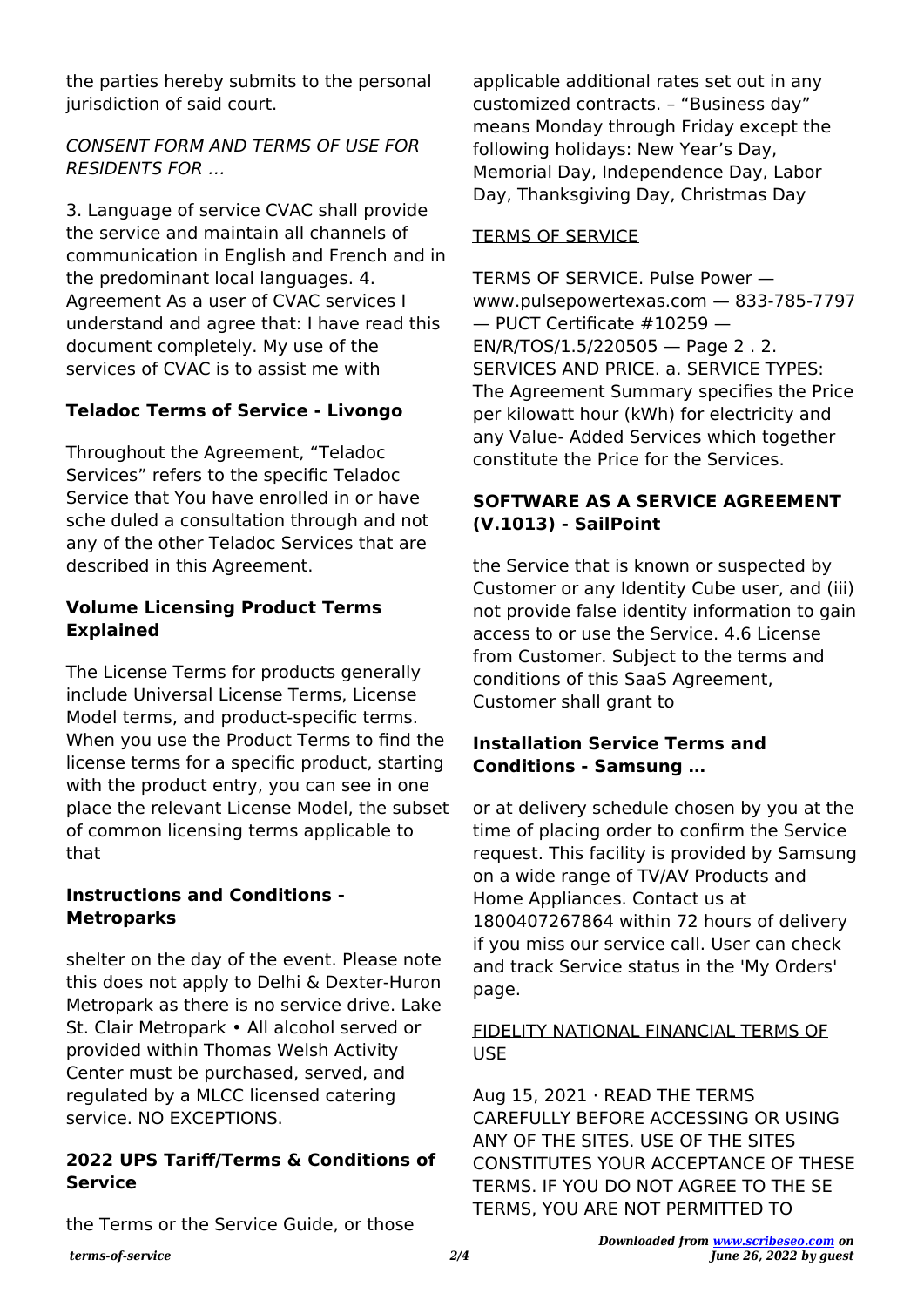ACCESS OR USE THE SITES. Use of the Sites . We grant you a non-transferable, non exclusive, limited license …

38&7 /LFHQVH 5(6,'(17,\$/ 352'8&7 7HUPV RI 6HUYLFH

 $6x$ pphu (qhuj\ //& ñ ô ð ó  $\sim$  v & o ]  $\sim$  i ó ì ì 3djh ri 9huvlrq , } µ } v u d Æ ó ó ì ñ ó

## **IMPORTANT NOTICE REGARDING ARBITRATION: WHEN YOU …**

3. Changes to these Terms or the Services. We may update the Terms from time to time at our sole discretion. If we do, we'll let you know by posting the updated Terms on the Site, to the App and/or may also send other communications. It's important that you review the Terms whenever we update them or you use the Services.

GEXA ENERGY, LP, RESIDENTIAL TERMS OF **SERVICE** 

GEXA ENERGY, LP, RESIDENTIAL TERMS OF SERVICE Texas License # 10027 Version No. TOS\_ERESITXNONCOMMTOS060122

### **4CHANGE ENERGY RESIDENTIAL SPANISH LANGUAGE …**

TERMS OF SERVICE WELCOME TO 4CHANGE ENERGY! This document explains the terms and conditions that apply to your purchase of electricity from 4Change Energy. ... Distribution Utility ("TDU") for your service area. Oncor: 1-888-313-4747 CenterPoint Energy: 1-800-332-7134 TNMP: 1-888-866-7456 AEP: 1-866-223-8508 Sharyland: 1-800-545-4513 Nueces ...

## **SAR Membership Service Terms and Conditions - Garmin**

SAR Coordination Terms – (a) any agreement between you and Garmin regarding the provision of Emergency Assistance Services and related services by Garmin, including the Service Terms for Search and Rescue Coordination Services between you and Garmin, and (b) any other agreement to which you area party

regarding the pro vision of Emergency

# **ARTBREEDER TERMS OF USE**

Nov 20, 2019 · Website may be found) and that you will accept service from the person (or an agent of that person) who provided the Website with the complaint at issue. ... Terms or your use of Artbreeder, regardless of the form of the action, is limited to the amount paid, if any, by you to access or use Artbreeder. ...

## Civil Service Glossary of Terms - Home - Careers

who has completed 3 substantially continuous, creditable years of Federal service. In special cases (such as Administrative Law Judges), career appointment may be given to a person at the time he or she is hired from a civil service register. (See "SUBSTANTIALLY CONTINUOUS SERVICE" and "CREDITABLE SERVICE.") (5 CFR part 315)

# **BRB Service Agreement 11-8-20 - BlueRibbon Bags**

Bags Service is done with the Provider via email only. Passengers and customers will still be obligated to comply with the terms and conditions of this Service Agreement, even without sufficient internet or email access. Each service purchased will only apply to flights listed within the airline confirmation

# **Contents**

TERMS AND CONDITIONS: AIRTEL INTERNATIONAL ROAMING (\*These points are for both postpaid and prepaid, unless explicitly written) Contents ... service activated and generates usage, then Airtel has the ^Roam-without-Fear construct to protect him/her from excessive charges. The initial charging shall happen as per standard rates.

 $P$  a g e | 1

*Downloaded from [www.scribeseo.com](http://www.scribeseo.com) on June 26, 2022 by guest* Commencement of service: Your service